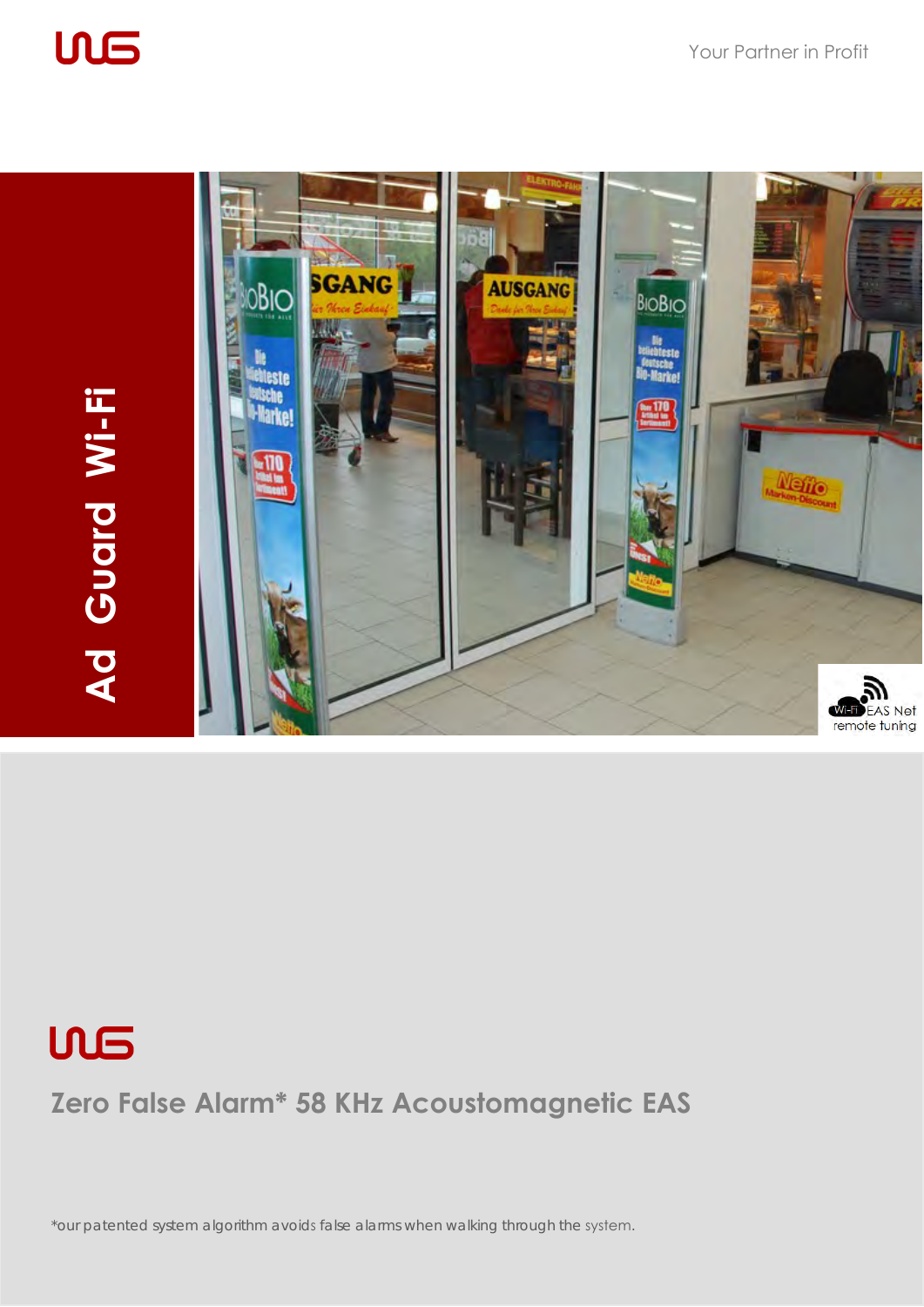## Ad Guard Wi-Fi

**ULS** 

## Two functions One antenna

Effective theft protection and additional advertising space

Wi-Fi Ad Guard is a powerful retail security and advertising column at the same time. The "Ad" stands for advertising. If only a small, slender antenna can be accepted our Ad Guard with only 12-inch width is perfect.

Using the latest signal technology, the slim antenna can protect, free passages up to 7.8 feet between two antennas

The system software can be optimized to your selection of resonator, ferrite based hard tags or labels.

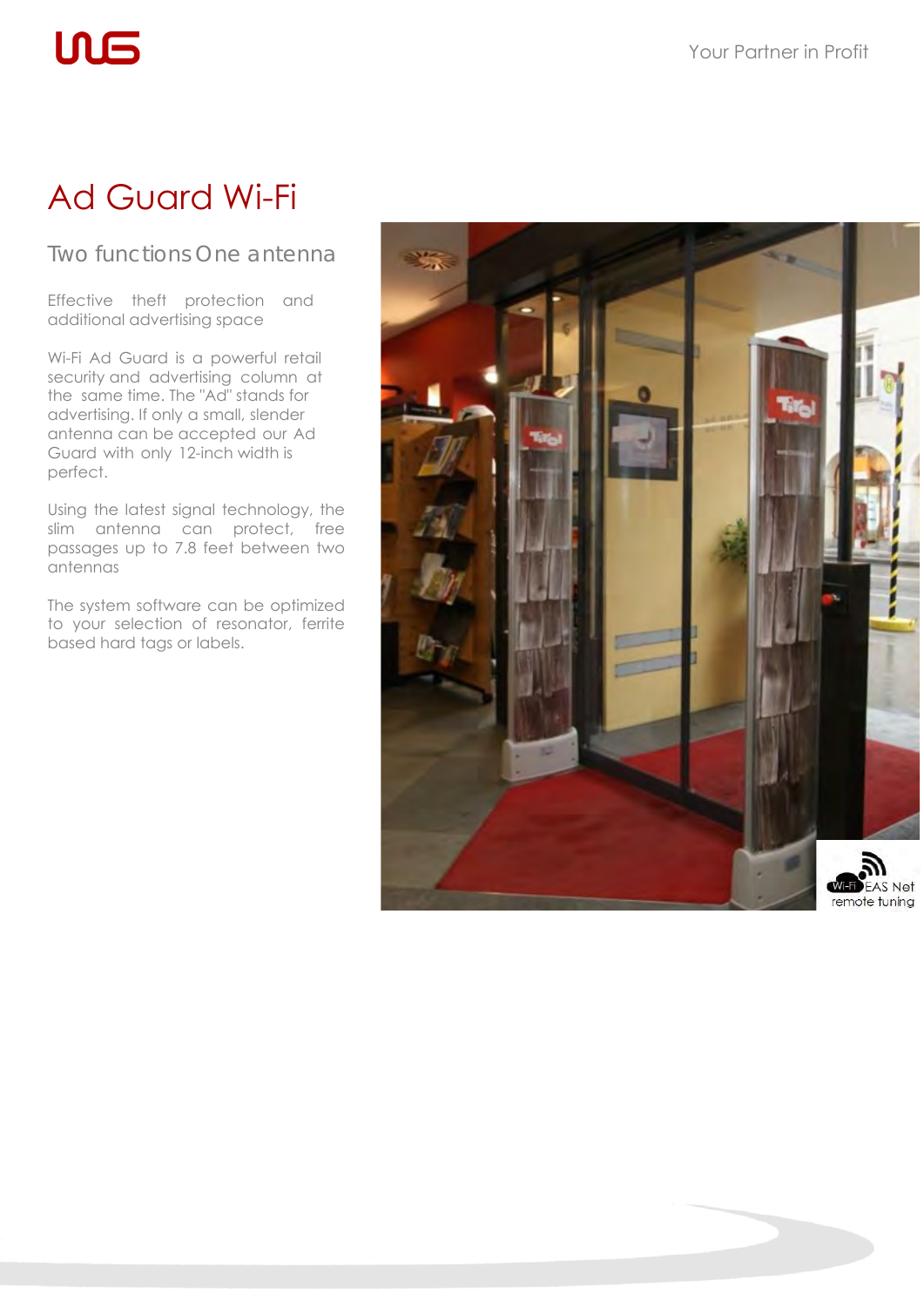

#### Ad Guard Wi-Fi Specifications:



#### **Specifications:**

Working frequency range: 58 kHz Power supply: 110 V / AC - 24 V / AC Power consumption: 35 W Ambient temperature: 0 ° - 30 ° C Weight: 22 kg Antenna dimensions: 1655x330x76 mm Dimensions of base: 356x120 mm Format of the advertising space: 1470 x 280 mm



| Alarmzone in feet                      |                   |       |                   |  |
|----------------------------------------|-------------------|-------|-------------------|--|
| Tag Type                               | A                 | В     | A                 |  |
| Label Type MUS-DR                      | 3ft               | 6ft   | 3ft               |  |
| Hardtag Super Tag                      | 3ft               | 6ft   | 3ft               |  |
| Micro Shell, Micro Pencil, Lanyard Tag | 3ft               | 6ft   | 3ft               |  |
| Shell, Mid Pencil                      | 4.3 <sub>ft</sub> | 8.5ft | 4.3 <sub>ft</sub> |  |
| Super Pencil                           | 4.9ft             | 9.8ft | 4.9ft             |  |

#### Remark:

For physically reasons a reduced detection performance can happen in the middle between transceiver antennas. We recommend the use of powerful WG Tags built to work perfect with this system. Under performing labels will reach lower detection levels. And lower detection height.

To avoid alarms by labels in the close proximity of the antennas, a safety zone with no tags ( about

40-45% of the exit width) should be kept on all sides.

AM EAS systems are radio transmission systems on the approved working frequency of 58 KHz. Devices being unsuppressed or not corresponding to recent standards (EN 300330 / EN 301489-3) can cause interference and negatively affect system performance. Changes in the environment and surrounding may require a retuning of any EAS System.

#### Product Codes: **Components**

WG WFAG WG SPS

Ad Guard Wi-Fi Antenna Smart Power Supply

Antenna-System 3 Antenna-System 4

#### Configured Sets:

KWFAG-1 KWFAG-2 KWFAG-3 KWFAG-4

(Antenna, Power supply and cable) Antenna-System 1 Antenna-System 2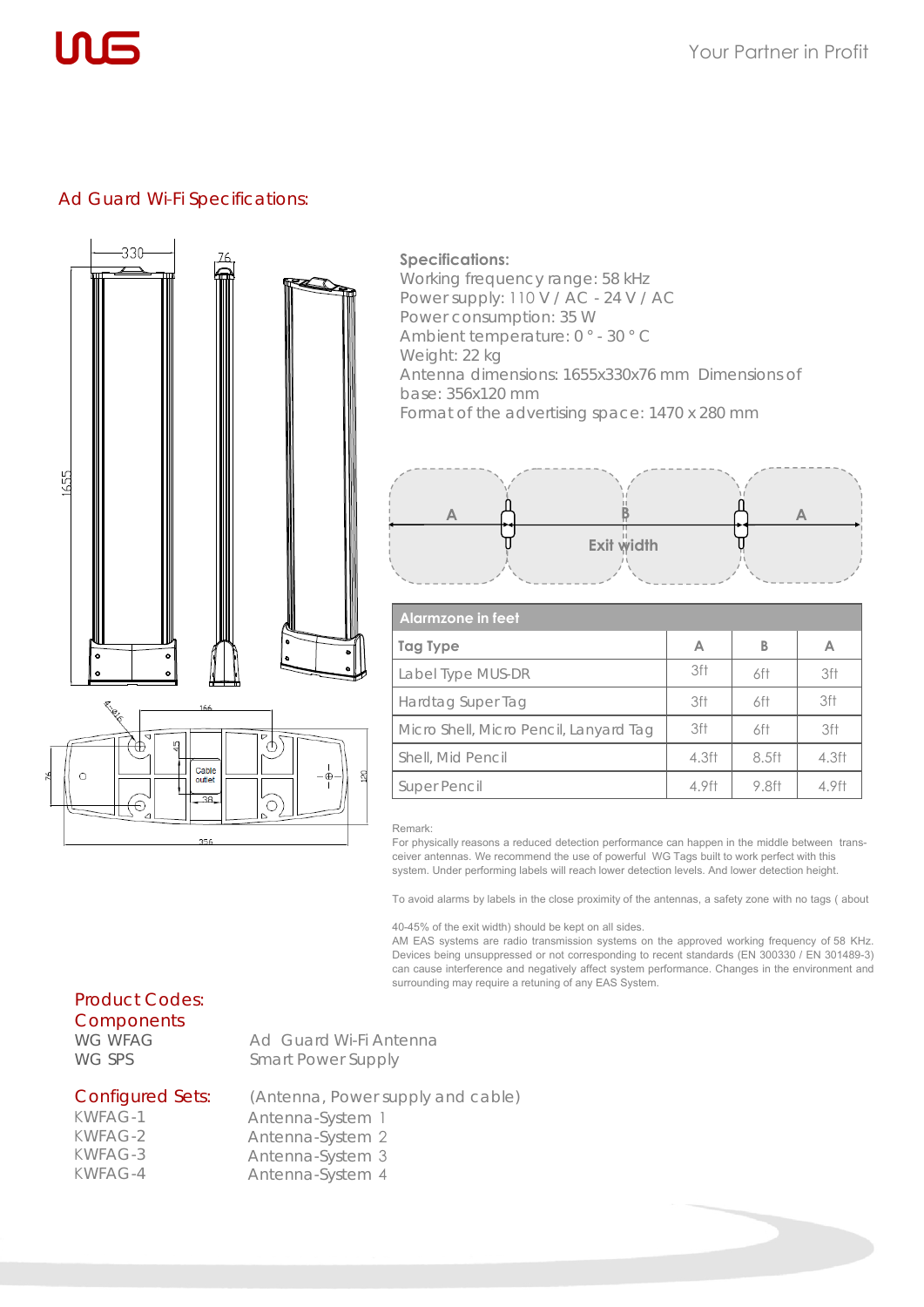





## **Zero False Alarm\* 58 KHz Acoustomagnetic EAS**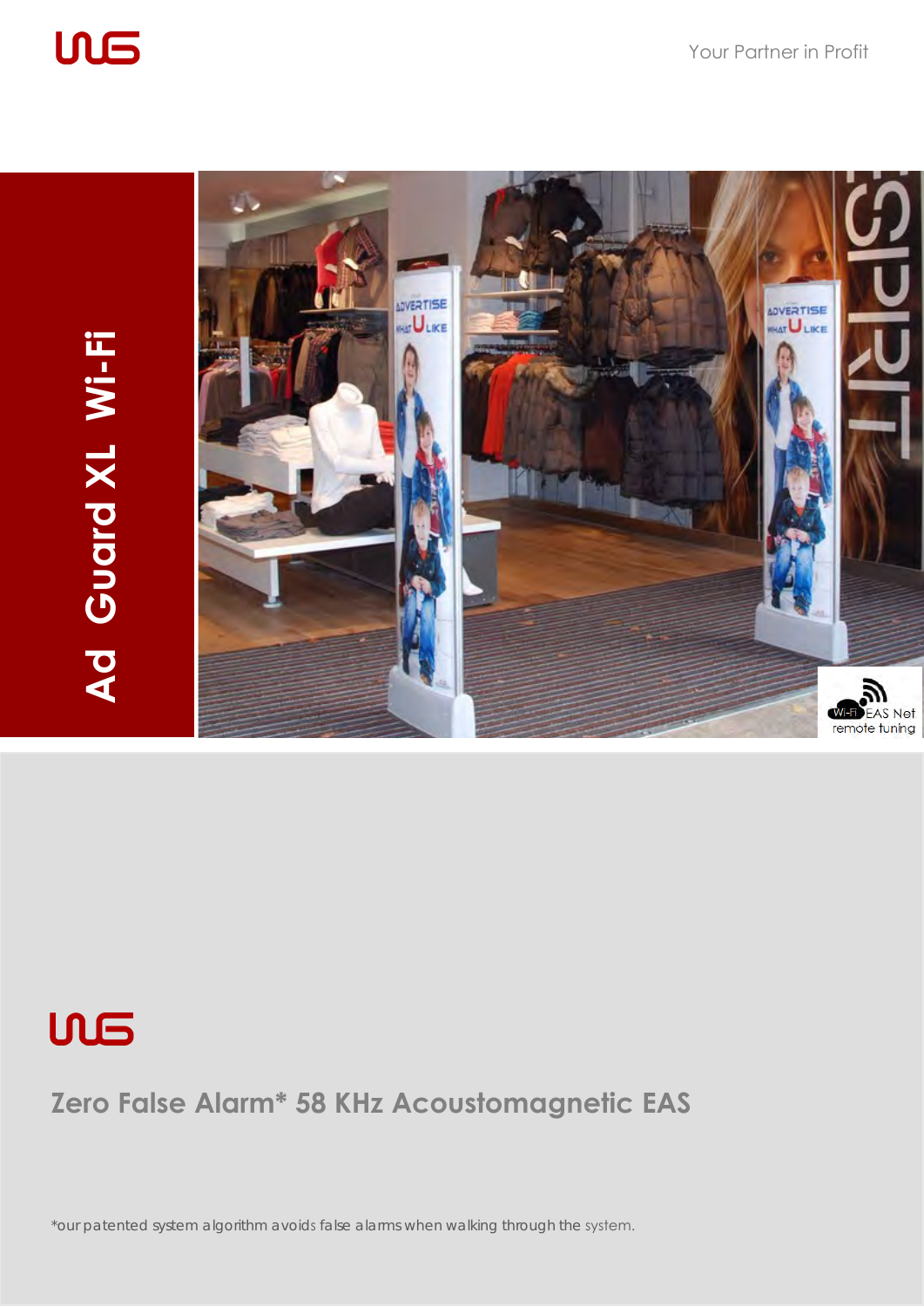# **UL5**

## Ad Guard XL Wi-Fi

More advertising Space

Effective theft protection and additional advertising space AD Guard XL is the big brother of the Ad Guard article surveillance family.

Because advertisement sometimes need more space for better recognition or antennas need larger circuits for enhanced performance. AD Guard XL provides up to 9ft clear passage width between the antennas.

Most customers use the advertising space for permanent image communication.

The system software can be optimized to your selection of resonator or ferrite based hard tags or labels.

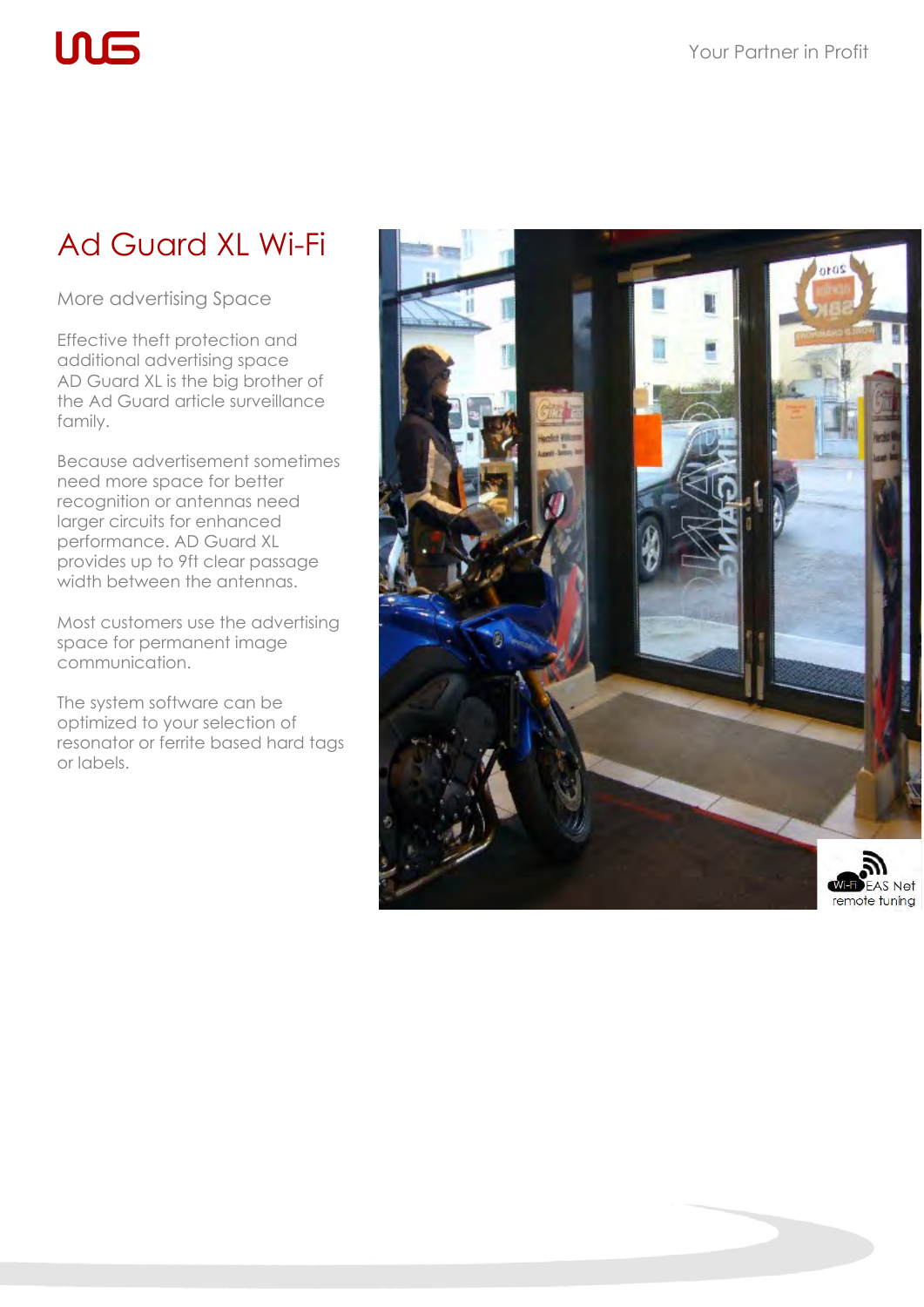

#### Ad Guard XL Wi-Fi Specifications



#### **Specifications:**

Working frequency range: 58 kHz Power supply: 110 V / AC - 24 V / AC Power consumption: 39 W Ambient temperature: 0 ° - 30 ° C Weight: 27 kg Antenna dimensions: 1655x429x76 mm Dimensions of base: 356x120 mm Format of the advertising space: 1470 x 425 mm



| <b>Alarm zone in feet</b>              |                   |     |                   |  |
|----------------------------------------|-------------------|-----|-------------------|--|
| Tag Type                               | A                 | В   | А                 |  |
| LabelsType MUS-DR                      | 4ft               | 240 | 4ft               |  |
| Hardtag Super Tag                      | 4ft               | 240 | 4ft               |  |
| Micro Shell, Micro Pencil, Lanyard Tag | 4ft               | 240 | 4ft               |  |
| Shell, Mid Pencil                      | 5.3 <sub>ft</sub> | 320 | 5.3 <sub>ft</sub> |  |
| <b>Super Pencil</b>                    | 190               | 380 | 190               |  |

#### Remark:

For physically reasons a reduced detection performance can happen in the middle between transceiver antennas. We recommend the use of powerful WG Tags built to work perfect with this system. Under performing labels will reach lower detection levels. And lower detection range.

To avoid alarms by labels in the close proximity of the antennas, a safety zone with no tags ( about 40-45% of the exit width) should be kept on all sides.

AM EAS systems are radio transmission systems on the approved working frequency of 58 KHz. Devices being unsuppressed or not corresponding to recent standards (EN 300330 / EN 301489-3) can cause interference and negatively affect system performance. Changes in the environment and surrounding may require a retuning of any EAS System.

#### Product Codes: Components

WG WFAGX WG SPS 24

Ad Guard XL Wi-Fi Antenna Smart Power Supply Antenna, Power Supply and Cable)

#### Configured Sets:

K WFAGX-1 Antenna-System 1 K WFAGX-2 Antenna-System 2 K WFAGX-3 Antenna-System 3 K WFAGX-4 Antenna-System 4

 $\overline{\Phi}$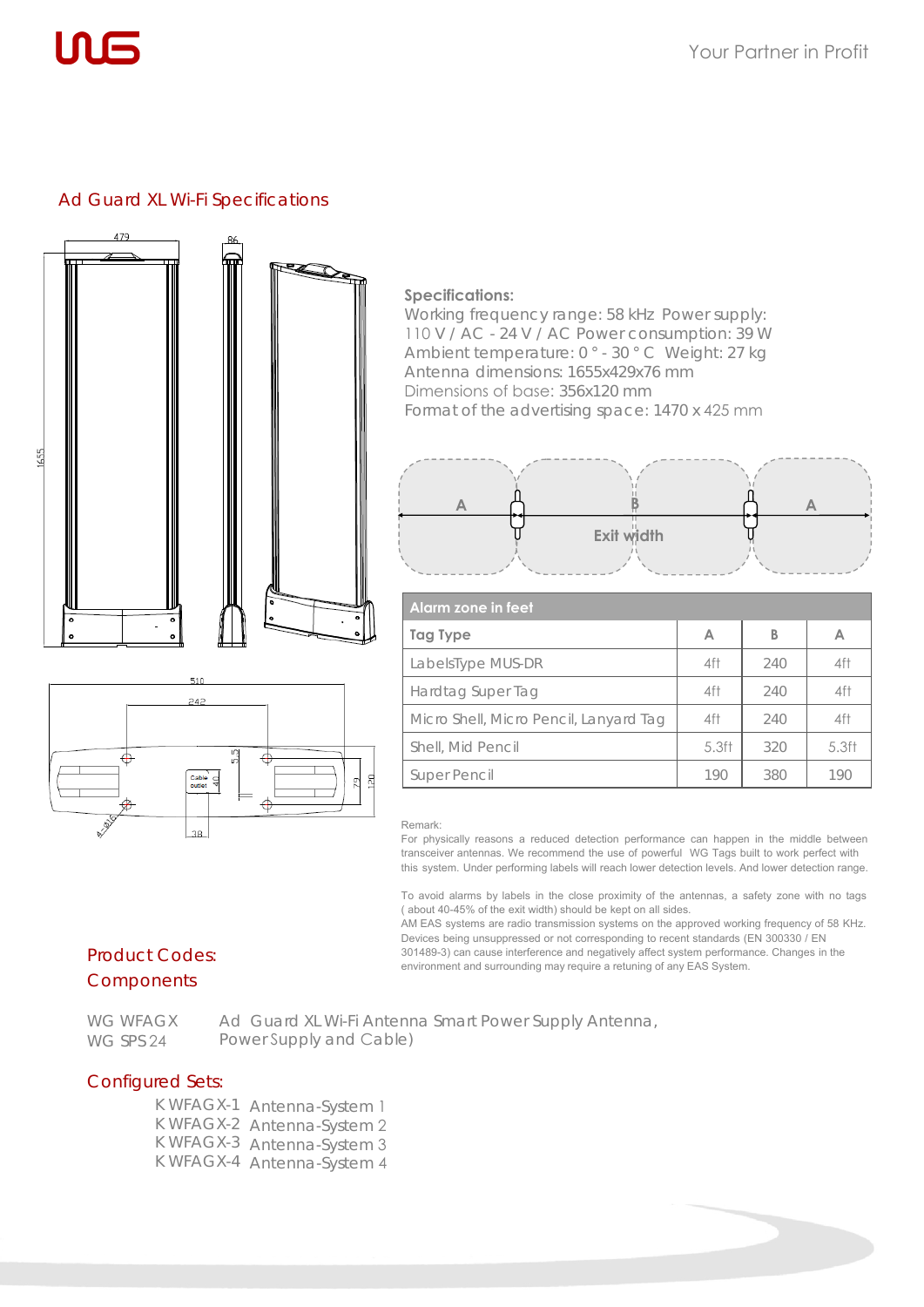

### Ad Guard / Ad Guard XL Wi-Fi Applications:



Wi-Fi Ad Guard antennas are common in every retail environment. Whether the advertising space transports a permanent advertising claim or for your changing promotions. It is your choice.

WG will provide and mount your first advertising poster. Professionally printed on durable PP material from your PDF file format 147 x 28 cm for Ad Guard) or 147 x 42.5 cm for Ad Guard XL.

Some design examples:

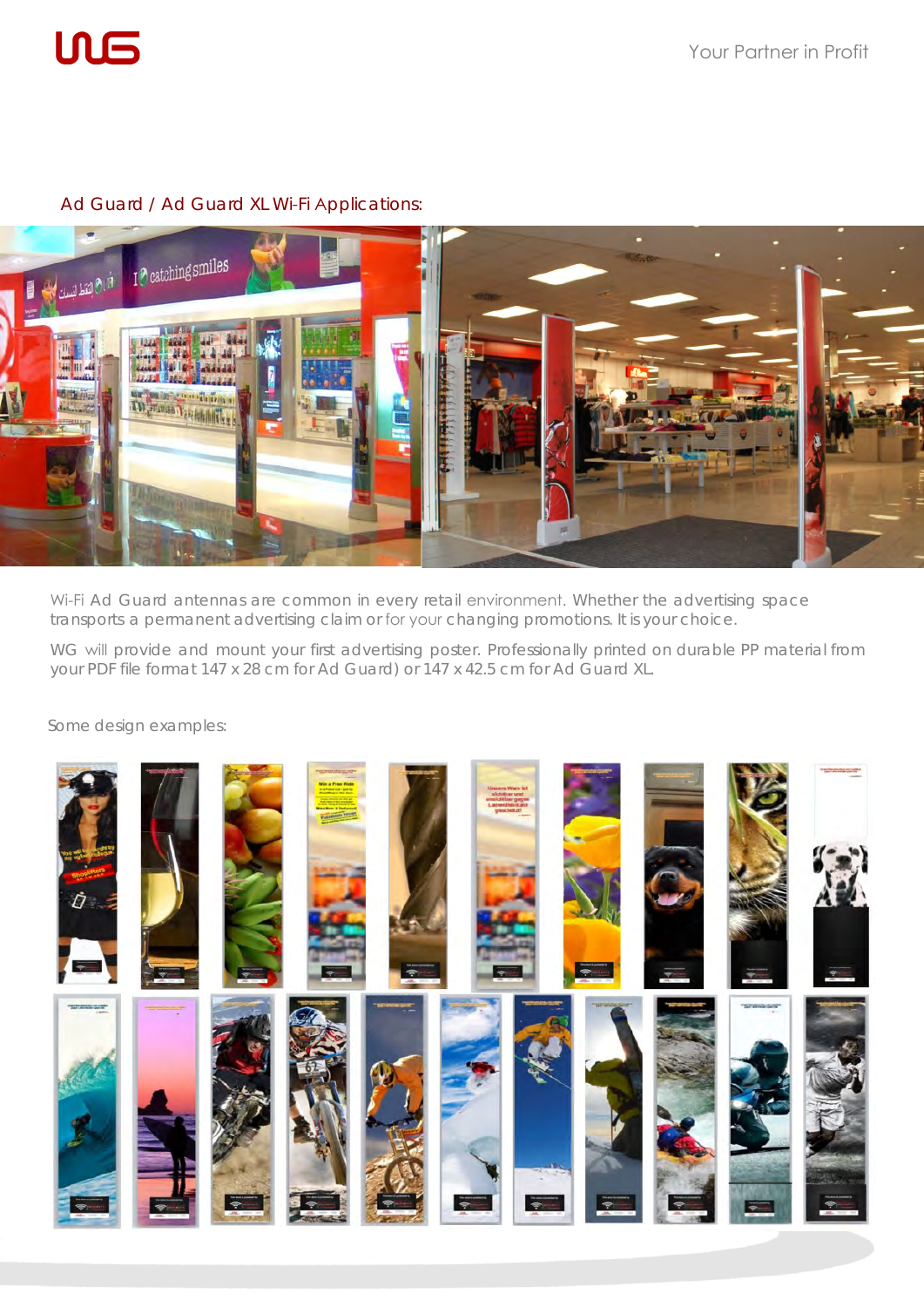

#### Installation description for Wi-Fi Ad Guard and Ad Guard XL



The antennas are mounted by means of drilled and cemented into the ground stud. Underfloor heating or water pipes in areas of installation are important to announce. For floor heating optional special steel floor adhesive plates can be supplied, on which the antennas can be screwed, without having to perform drilling.

The alarm is audible and visual directly on the antenna or at an optional remote alarm unit. Each antenna is fed by a 24 V voltage through a system cable from the SPS Smart Power Supply. Cables are usually run through PG-30 plastic protection pipes in the ground or cable tunnels. Since the antennas are operated with 24 V low voltage only, the cables may be placed directly into a grid in the floor and covered by silicone. Connection to the WG EAS remote tuning service is easily made by WiFi. The system controller is ready prepared.

The Smart Power Supply (SPS) is not only a power supply, it offers some very useful troubleshooting functions and therefore should be accessible for staff i.e. in the counter, the managers room or possibly incorporated in an IT or CCTV-19" Rack. It is connected via the enclosed 8 m long six-pin cable or for distances up to 60 m a through a cable with larger diameter (i.e. WG EAS System cable Type 2 with i.e. 7x1,5mm). SPS has connection joints for dry contacts to trigger a CCTV-system in case of EAS alarm or jammer alarm. Also the alarm volume can be adjusted remotely from the SPS. The exclusive TX-switch is a great support for the store people if they search for labels in the security zone. SPS can be clicked on a standard DIN-rail (Din 46277-3) holder system.

#### Preparations:

110V (min. 3x2.5 mm ²) on dedicated circuit, at the same phase (L1 recommended) with the accessories. Fuse minimum 16 A. Current consumption max. 50 W per system, and 10/120 W (continuous / peak-pulse) per deactivator. Power sockets shall be un twistable to avoid phasing issues. PG 30 Plastic conduits (recommended. 30 or 32mm)with inserted pull wire, btw. antenna and power supply as indicated in the project outline.